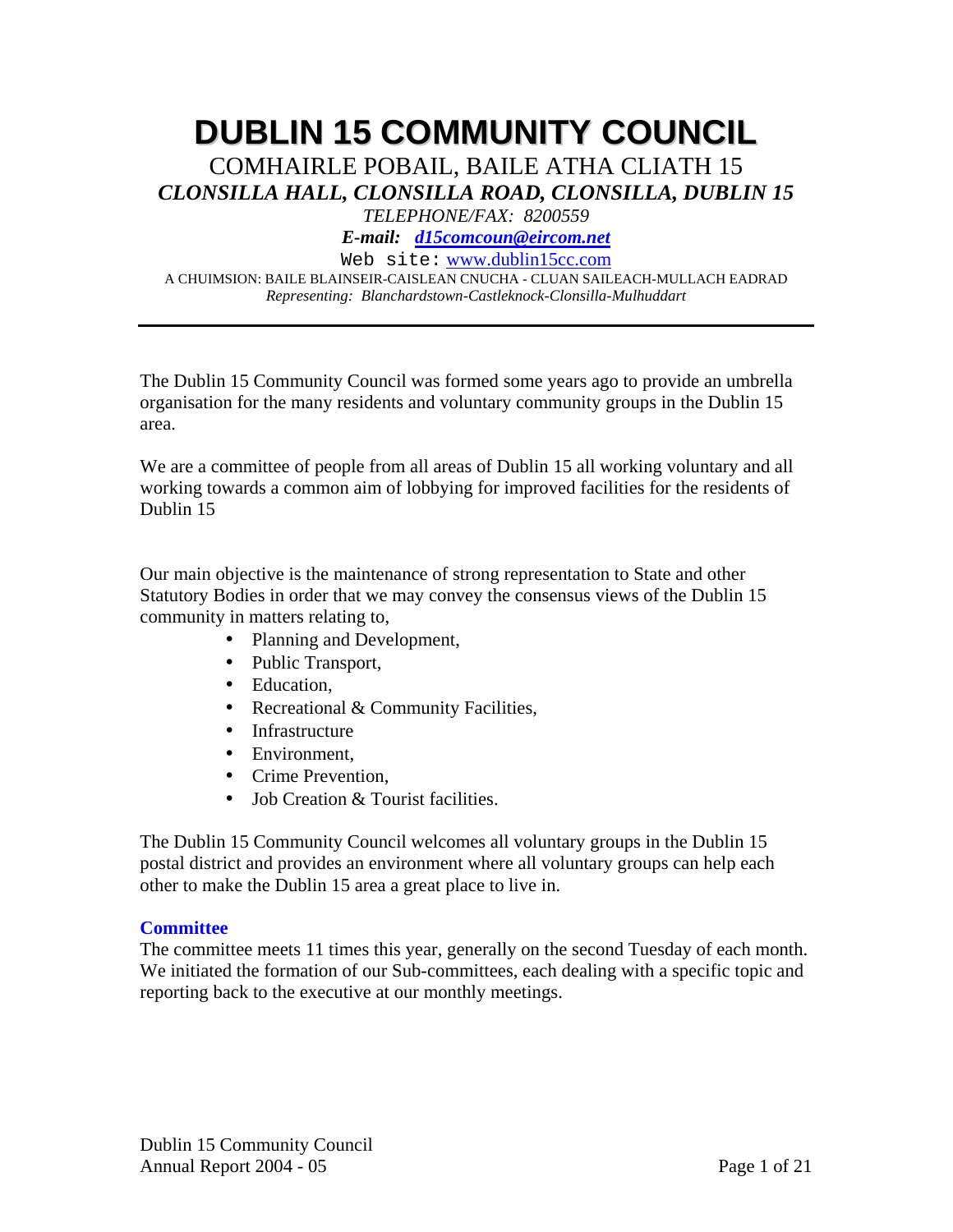#### **Web Site**

The Dublin 15 Community Council re-launched it's web site this year with our own unique www.dublin15cc.com web address. We want to communicate with the wider community by publishing information on the Community Council organisation and putting our submissions on the site.

#### **Meeting with Mr John Tierney**

The Dublin 15 Community Council met with Mr. John Tierney shortly after he was appointed the new County Manager for Fingal. We discussed the provision of Community Facilities, Infrastructure, Roads, Transport, Noise Pollution, Air pollution, Education, and the handing over of school sites by the developers. The issue of street parking in Castleknock Village and our submission on a Building Design Guide was also mentioned. The meeting scheduled to last an hour at the most, went on for over 2 hrs. Everyone who attended the meeting felt that the New County Manager was very open and practical in his ideas and committed to delivering a quality service to the residents of Fingal.

## **Planning & Development**

#### **County Development Plan**

Background

Every 4 or 5 years each Local Authority has to prepare a development plan, this defines how the county will develop, the zoning for all lands and a clear set of requirements for all new developments. This is a really important document for Dublin 15 and a huge amount of time and effort goes into lobbing on behalf of the residents of Dublin 15. The draft 2005-2011 plan was in the final stages at the start of the year.

Dublin 15 has grown at a very fast rate (from 40,000 to 90,000 between 1990 and present). The land in Dublin 15 was originally designated for a population of 100,000 people, with the current residential density guidelines; this is likely to reach 120,000 without any additional land zoned for residential use. The infrastructure has lagged development, Roads are saturated with private transport with congestion and no capacity to deal with planned increases in peak time commuting, the # 39 QBC is the worst performing route in QBC network (due to congestion and very limited bus lanes), no new bus routes, with very little improvement in rail service, no new secondary schools in last 10 years, and a crisis in primary education (example Castaheany Educate Together).

The existing situation will get worse with planning permission granted for very large scale developments in vicinity of rail stations (Pellettstown near Ashtown in the Dublin City Council area, Phoenix Park racecourse site with a new rail station near Auburn Ave, the Castlethorn's developments in Porterstown & Diswellstown with a new rail station between Coolmine & Clonsilla and the Hansfield SDZ with limited access to Clonsilla rail station. This development combined with the existing gross overcrowding on the Maynooth rail line and the lack of any approved plans to improve the service **is leading to unsustainable development and misery for Dublin 15 residents**.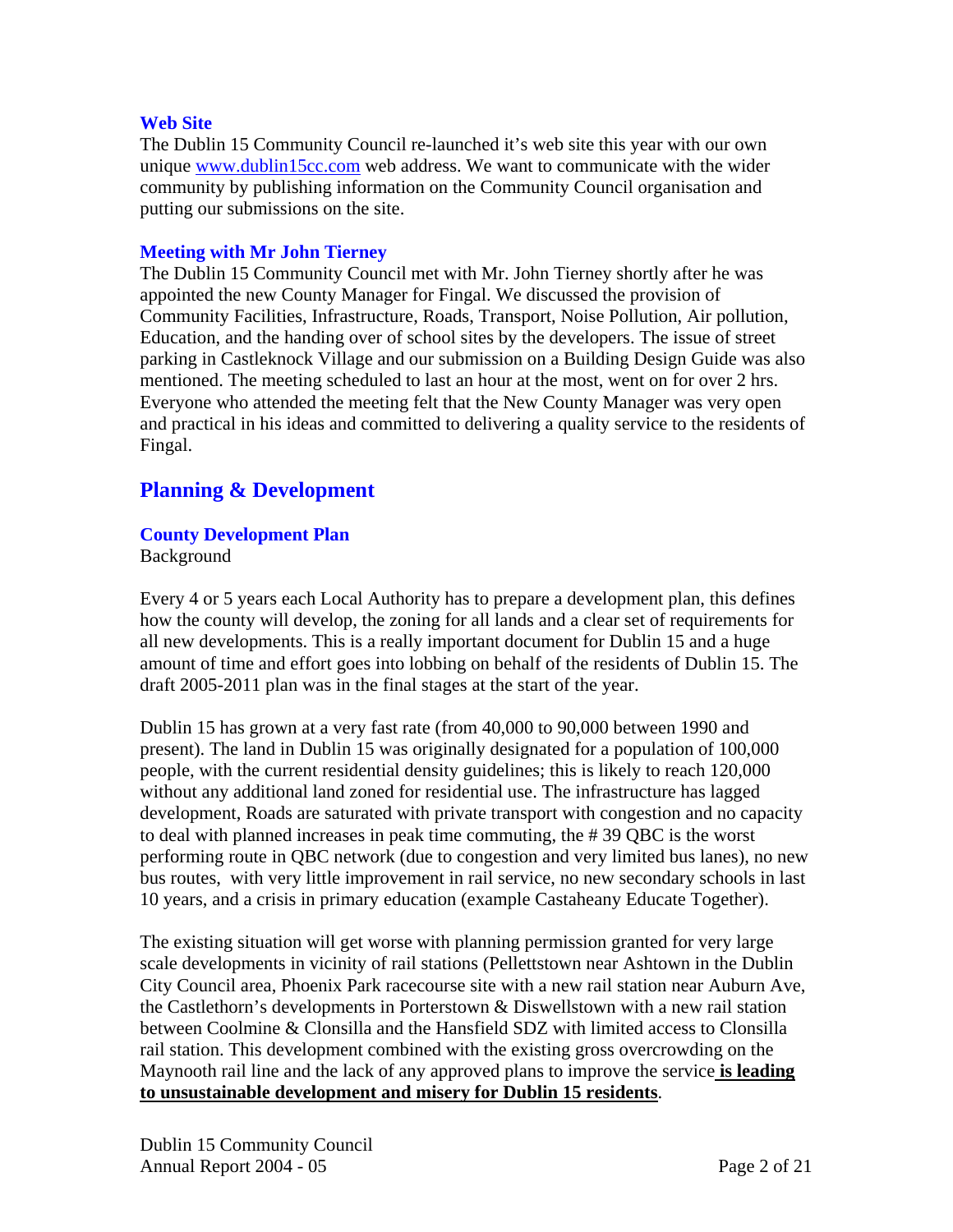The Dublin 15 Community Council took a decision to lobby for no re-zoning of new residential or industrial lands in Dublin 15 to provide breathing space to enable the infrastructure to catch up with the rapid expansion of recent years. We made a detailed submission in 2004 on the draft development plan and the plan was adopted in the fires few weeks of 2005.

We lobbied all Fingal Councillors to pressure service providers by giving a clear message that no additional lands will be rezoned until the current problems are addressed and the infrastructure catches up with the existing and planned future developments.

We focused our lobbing on the following critical motions prior to the series of meetings that voted to adopt the Development Plan:

## **Proposal to rezone Green Belt lands (for residential) to the south of Dublin 15 - Blanchardstown South West**

# **1. Kellystown**

The proposal to re-zone Kellystown residential attacked a very important green belt between Blanchardstown and Liffey valley. There is **no** capacity on rail service to service additional zoned lands, proximity to rail line will mean very high density.

We recommend the manager's proposal (MA-13.14, MA-13.16 & objective 364) be rejected and local Councillors ( P. Hamill, R. Coppinger & L. Varadkar ) proposals supported to return to existing green belt lands be supported.

We were successful in this, as the motions to re-zone Kellystown were overwhelmingly defeated (15 to 7 votes).

# **2. Barnhill**

At the time there were no plans in place to extend rail service into this area (and on to Dunboyne). Plans to upgrade Spenser Dock will take 3-5 years to implement. If funding is ever approved to extend the rail service to Dunboyne, there is ample time in 4 year development plan cycle for Fingal to respond to any future funded plans for this area. The Dublin 15 Community Council considered the Re-zoning proposal premature.

We agree with manager's proposal 13.2 to revert to greenbelt from new residential, and local Councillors ( P. Hamill, R. Coppinger L. Varadkar ) proposals that entire Barnhill site revert to existing green belt lands for the duration of this development plan.

Unfortunately this proposal was defeated (11 to 12 votes) and a substantial quantity of agriculturally zoned land was re-zoned for new development.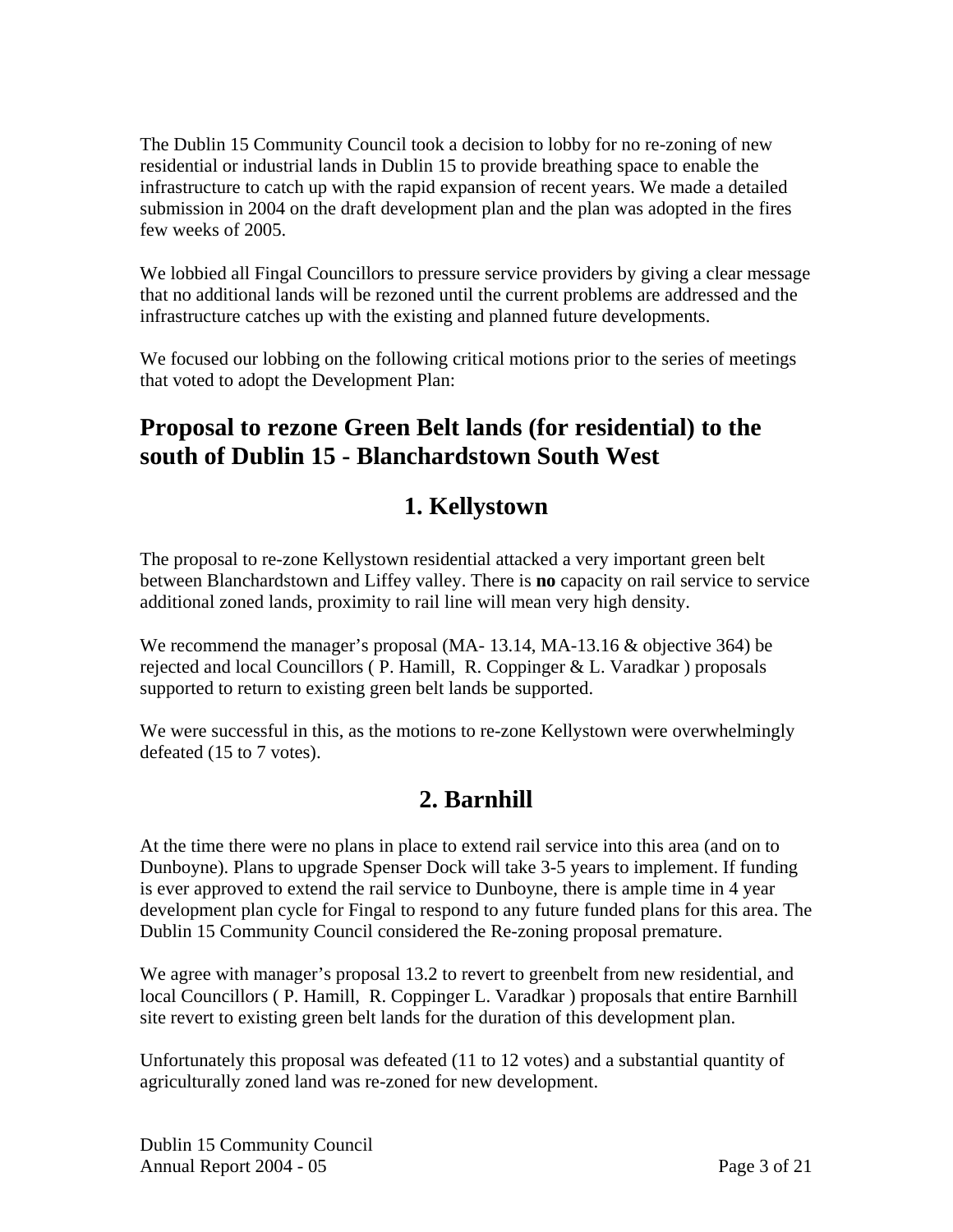## **Proposal to rezone Green Belt lands (for residential) to the East of Dublin 15 - Scribblestown & Navan Road**

The proposal to re-zone attacks very important green belt between Blanchardstown and Finglas, this is the oldest green belt in Fingal and has been in existence for over 20 years. Previous council commissioned a planning study of the area which outlined development objectives consistent with the green belt zoning. There is **no** capacity on rail service to service proposals, with significant residential development taking place in Pelletstown in Dublin City Council adjacent area.

We agreed with manager's proposal to revert to greenbelt from SC, and **support** local councilors ( P. Hamill, M. O'Donovan, R. Coppinger & L. Varadkar) proposals that the site revert to existing green belt lands

We requested that the elected members **oppose** motions that conflict with the above and also propose extensive rezoning of the green belt between Blanchardstown and Finglas.

This was resolved by the Manager's proposal for a Study of the Dunsink Area: "That the area contained by the M50, N3, the boundary with the Dublin City Council administrative area, and the Cappagh Road as far as the M50 overbridge will be subject of a special study area to be undertaken by the Council. This study will use the land use zonings as designated in the 1999 County Development Plan and these zonings apply to the Draft County Development Plan 2005 – 2011 for this area.

Fingal County Council called for submissions on  $29<sup>th</sup>$  July 2005, looking for ideas and inspiration about the future of this large and unique area. It contains an extraordinary range of natural, historical, cultural and recreational opportunities as well as some technical challenges due to access and landfill rehabilitation. It is nearly half the size of the Phoenix Park, much of it is in public ownership and it is located beside some of the most important transport links in the region. The community council made a detailed submission on recreational uses for these lands.

#### **Scribblestown submission**

In our submissions into the study for lands at Dunsink and the Tolka Valley, we used the opportunity of including some burning issues of the community council (land zoning, lack of schools, playing pitches and children's playgrounds). We also suggested facilities for the teenage group - horses, skateboarding, adventure, etc and facilities for the elderly.

We proposed an interpretive centre based around the Dunsink Observatory, with a Science, Space & Planetary theme, an urban forest for former dump, an animal welfare centre. The security and access issues were also raised.

Our submission is published on our website.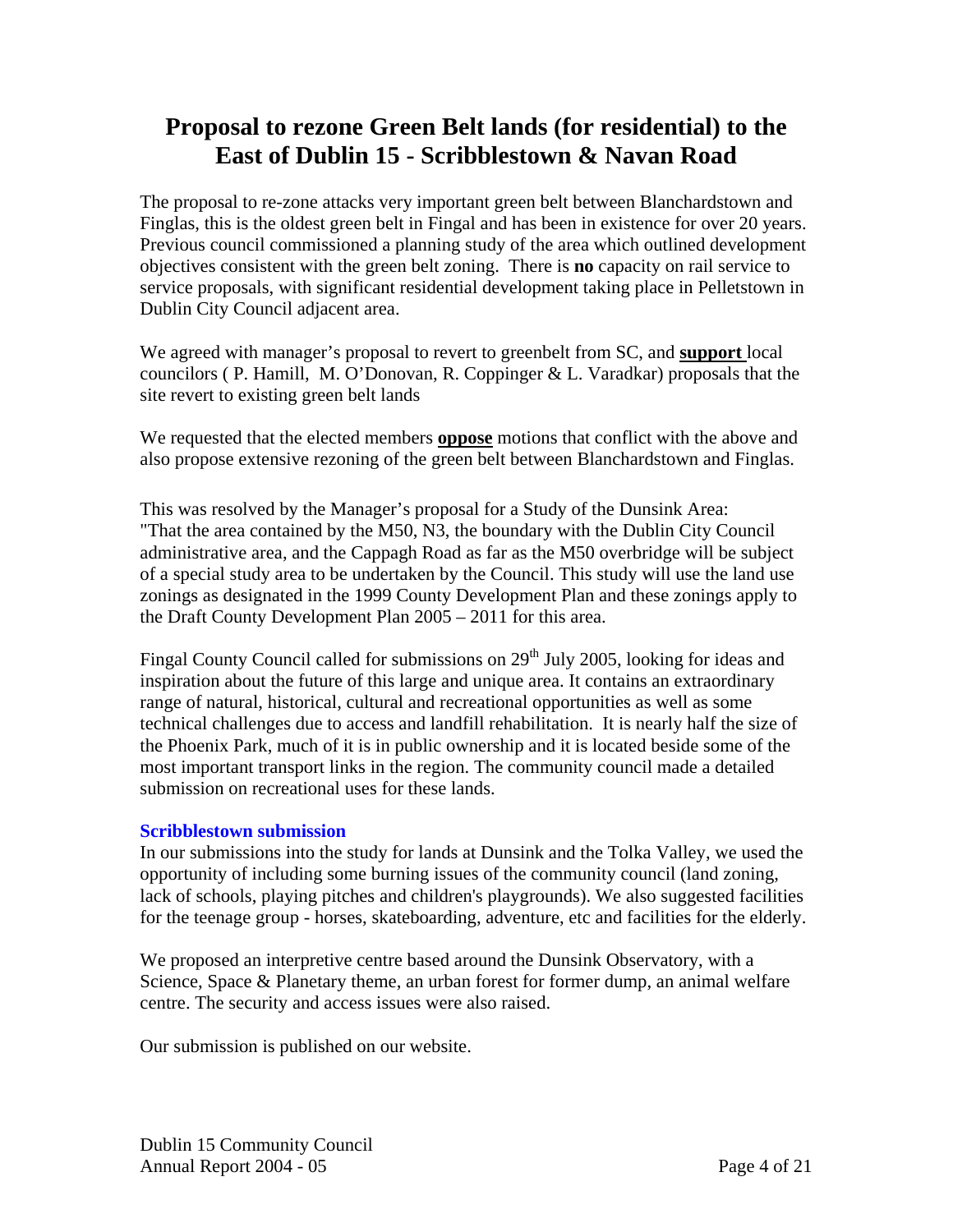#### **Hansfield SDZ Appeal**

The SDZ site is approx. 82 hectares of largely greenfield lands. It is bounded by the recently built Ongar Road to the north, the Hansfield Road to the East, the Royal Canal towpath and the disused Navan Railway line to the south and the Barnhill Lucan Road to the west. The SDZ was appealed to An Bord Pleanala in 2003 by Dublin 15 community council.

Our primary objective was to link the SDZ to the delivery of a new rail line to Dunboyne, improved capacity on Maynooth line to take additional passengers and improvement in the QBC bus network. We were also concerned that the public open space was remote and 110kV line & pylons should be re-routed away from the development. The developers also appealed the requirement to provide sites for primary  $\&$  secondary schools.

At the oral hearing we asked An Bord Pleanala to amend the SDZ rather than reject it, and sought to align the interests of the landowners with the provision of transport infrastructure (by preventing development in the absence of infrastructure). This amended scheme was put on public display and the community council submitted many of it's original concerns. The councillors agreed with our original concerns and amended the draft SDZ to link the phased development with the delivery of transport infrastructure, inserted the requirement to underground the 110 KV power lines, and made the scheme more attractive to future residents.

The Planning subcommittee attended meeting with Menolly Homes (Sheamus Ross), Town Planner (Douglas Hyde), where the Community Council was requested to withdraw their objection to the SDZ. Following a long discussion on this issue at a subsequent community council meeting it was agreed unanimously not to withdraw our objection.

An Bord Pleanala re-convened the oral hearing shortly after the launch by the government of the Transport 21 initiative. Dublin Bus, Irish Rail and the Department of Education & Science outlined their plans for the SDZ.

The developers withdrew their objections to the school sites but were opposed to the requirement to place the 110KV lines underground.

The community council attended and fully supported the modified SDZ. We also had the opportunity to cross examine Dublin Bus, Irish Rail and the Department of Education & Science on their plans for the SDZ and the ESB on their opposition to placing the 110kV power lines underground.

We expect a decision from An Bord Pleanala in the new year.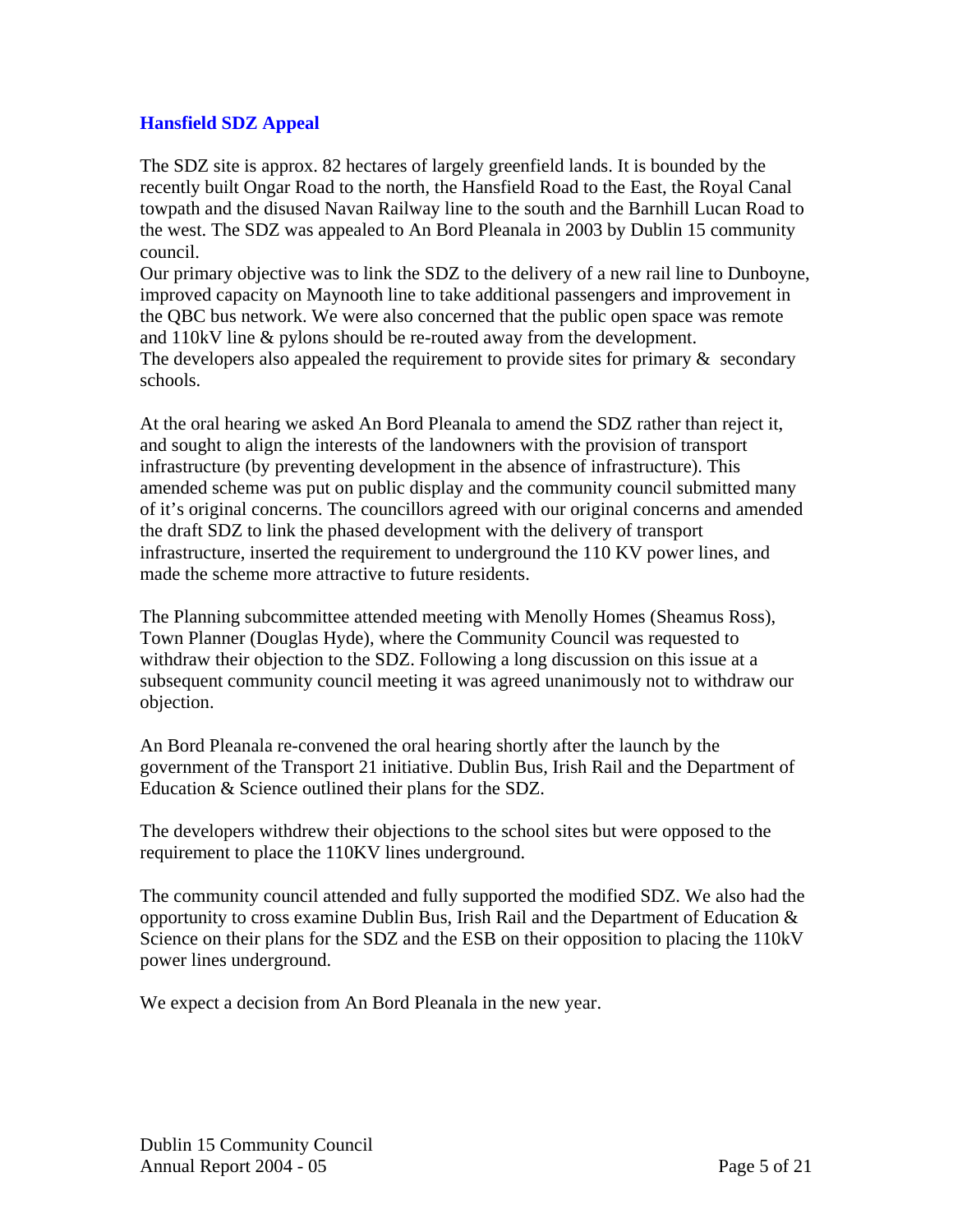#### **Submission - on housing scheme for Blanchardstown Village**

Fingal County Council put a scheme on display for the compulsory purchase of people's rear gardens near the Blanchardstown Community centre for sheltered housing. The original proposal was for sheltered housing for the elderly, but they withdrew this application and subsequently resubmitted a revised scheme is for 8-9 disabled/medical priority and 3-4 elderly.

We believed there had to be something other than an apartment to encourage people to move out of standard housing and free up 3 bedroom housing for families on the housing list.

We thought that the site on Church road Blanchardstown was ideal due to the proximity of church, the village with all it's facilities and the regular bingo for the elderly in St Brigid's Community Centre. These facilities were all part of the attractiveness of the site.

The Community Council unsuccessfully lobbied for 80% sheltered housing for elderly.

#### **Liffey Valley submission**

The Office of Public Works commissioned a study by consultants Environmental Resource Management on a Liffey Valley Park, as part of the public consultations we made submissions on the extent of the park, it's management, access and car parking, integration with Fingal County Council's plan to restore the Anna Liffey Mills as a "Heritage Centre", the lack of a safe footpath along the road through the Strawberry Beds, the difficult for sporting organizations in Dublin 15 in obtaining access to playing pitches, opportunities for water based sports, opportunities for Tourism and potential for linkages to other amenity, recreational & cultural attractions in the greater Dublin area.

#### **Heritage submission**

We submitted an observation on Fingal County Council's Draft Heritage Plan 2005- 2010.

- Requesting a competition every 2 years in Fingal to recognize new and restored buildings of Architectural elegance, where members of the public nominate buildings they actually like.
- Requesting enforcement of protected structures in Fingal by ensuring any protected structure damaged by arson or neglect will have to be restored and maintained to original habitable condition prior to the grant of planning permission of new houses and a name & shame policy where vandalism, arson and constructive demolition of protected houses take place.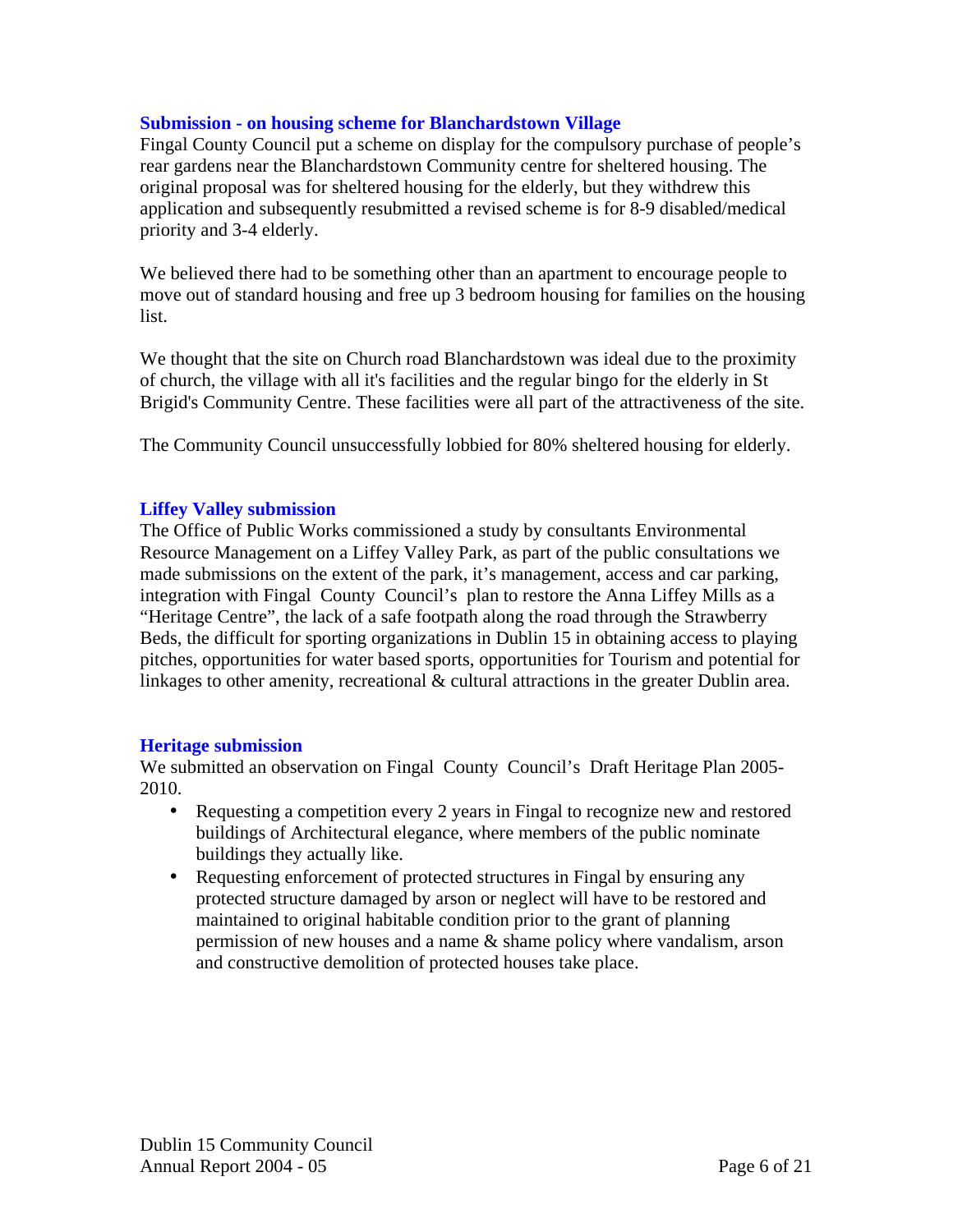#### **Community Development**

#### **New community centre in Clonsilla**

The Dublin 15 Community Council was requested by the Church of Ireland parish to support the development of a new Parish and Community Centre at Clonsilla.

The Clonsilla area has seen significant and rapid development over the last 10 years where developers have built thousands of new homes in the Clonsilla area, in addition the Ongar developments have contributed to the general Clonsilla area growing at a the highest growth rate in the entire county. Alongside this growth there were relatively few meeting places in Clonsilla, with 1 large room in Clonsilla Hall and a smaller room in the adjacent Clonsilla Lodge.

The experience of the local community with the Church of Ireland community centre in Castleknock is very positive, with many local clubs and organisations that have no connection with the Church of Ireland parish accommodated. The Dublin 15 Community Council fully supported the Church of Ireland's plans for a Community Centre at Clonsilla and welcomed it's opening as a valuable resource for the entire local community.

#### **Launch of new residents association**

The community council was invited to attend the start up meeting of one local residents association this year. We advised on the setting up and operation of a residents association and were delighted to welcome the newly formed residents association to the community council.

#### **Roads**

#### **We were represented at An Bord Pleanala's oral hearing on the proposed M50 Improvement Scheme (revised).**

We welcome the fact that the previous representations of the various stakeholders in the Dublin 15 area have been taken into account in drafting/designing the revised scheme.

- No compulsory acquisition of residential dwellings in the Dublin 15 area, the retention of the third lanes within the existing footprint of the M50 and the elimination of the toll booth facility.
- We requested the Bord to confirm the current layout and design of the N3 / M50 section of the scheme.

We drew attention to the following concerns:

- Air Quality concerns particularly in the slow moving/stationery locations through the Dublin 15 area, pose a threat to the health of nearby residents.
- Requested priority be given to the commencement and completion of the new access road from the N3 into the James Connolly Memorial Hospital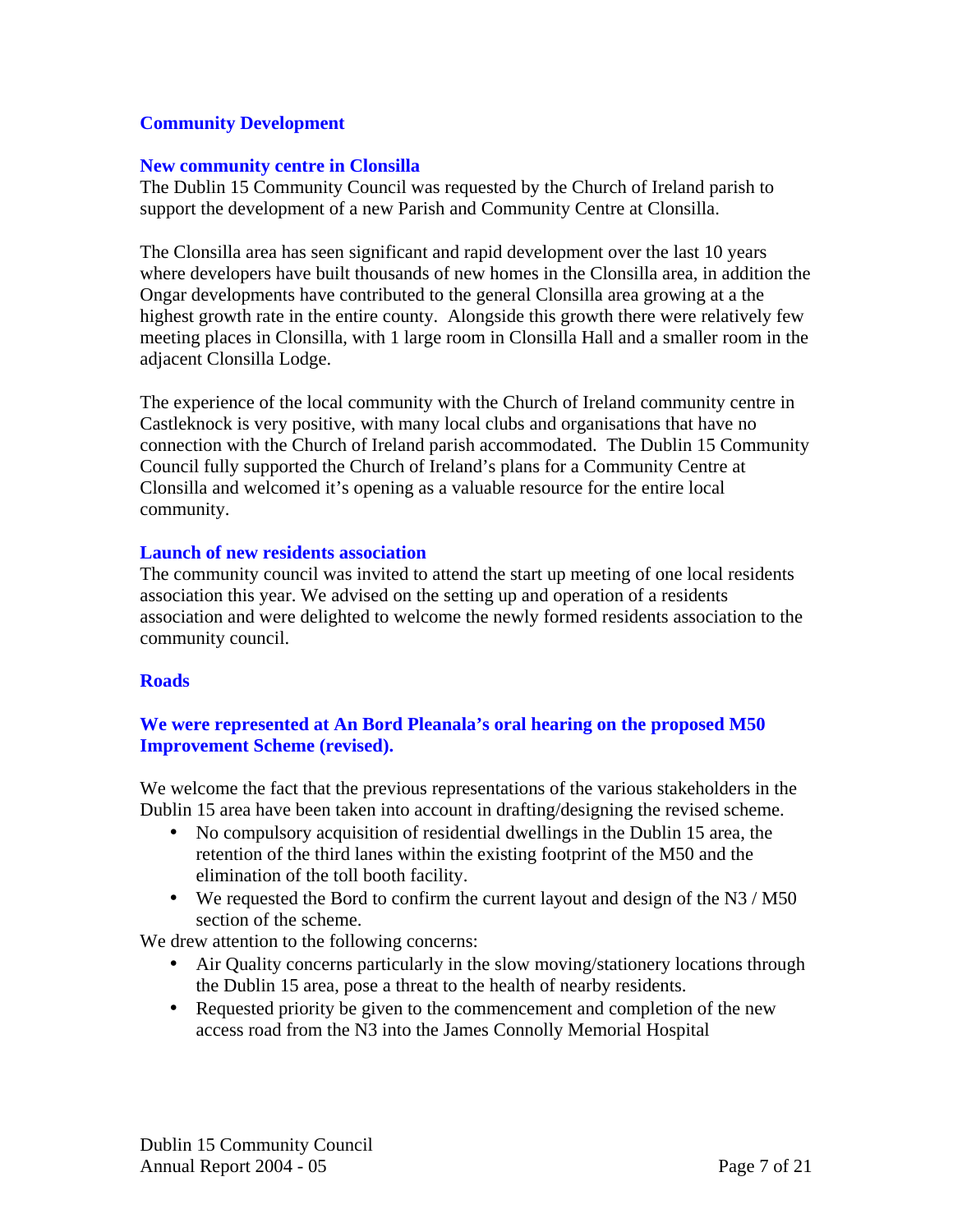#### **Upgrade of Roads to eliminate bottlenecks on the QBC**

Fingal County Council put the Clonsilla Road/ Coolmine Road junction improvement scheme on public display.

10 years ago the Clonsilla Road and Coolmine Road carried the burden of being the primary access for the greater Clonsilla area distributing traffic from Blanchardstown and Chapelizod. The situation placed an unbearable burden on the residents of Clonsilla Road and Coolmine Road. The Dublin 15 Community Council lobbied for the following relief measures

- A new bridge across the railway and Royal Canal now constructed as the Dr Troy Bridge to relieve traffic on the Coolmine Road
- A relief road for the Clonsilla Road, now constructed as the Ongar Road, and expected soon to be open as far as Hansfield.

Both of these measures resulted in the greater Clonsilla area traffic diverted away from the Clonsilla Road and Coolmine Road. As a result most of the traffic using these roads is now local traffic and the Number 39 QBC.

It is with great reluctance the Dublin 15 Community Council enters into conflict with local residents associations over the proposed Clonsilla Road/ Coolmine Road junction improvement scheme. The No 39 route is the only QBC we have to take people out of Dublin 15. Of all Dublin Bus's QBC routes the No 39 is the worst performing, with journey times increasing. The 2 major problems are the absence of bus corridors in the Dublin City Council area and the length of time it takes the bus to get out onto the N3.

- We proposed to route the bus through the Phoenix Park @ Ashtown to deal with the Dublin City Council problem.
- The only way to address the other problem is to look at all the bottlenecks in Dublin 15. This junction is one of them, and we think it is going to get a lot worse as the Porterstown Area Action Plan is constructed. There are other problem areas of course, and they need to be worked 1 by 1 in consultation with local residents

Unfortunately Fingal local Councillors took the decision not to proceed with the upgrade of the Coolmine Road. The result of this decision will be increased "rat run" traffic through Delwood and Glenville estates, as congestion at this junction increases.

We think it is time to look at the QBC network in Dublin 15 to see if there are better ways to serve existing and new communities in Dublin 15, as the current peak time journey from the terminus to the city centre of 1 hr and 40 minutes is just not acceptable.

#### **Road safety issues.**

Of concern to us in relation to roads is the safe use of them by all road users. The Community Council is actively promoting safety issues on a regular basis with both the officials and councillors. Indeed some six years ago we suggested in a submission to Fingal and the Dept. of the Environment, the introduction of a special 30 K.P.H. speed limit for the area around schools, an initiative which has only recently been introduced by the Department.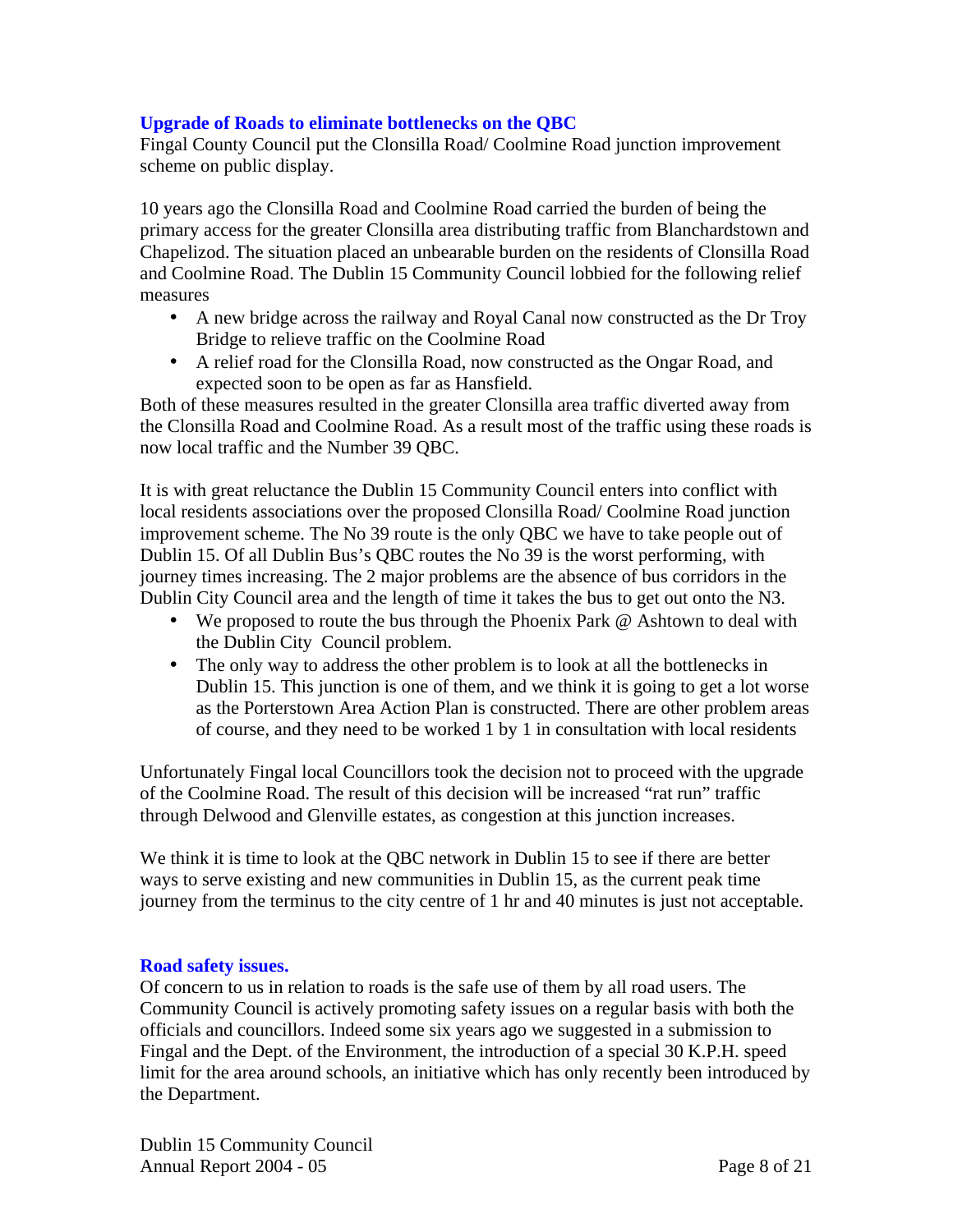#### **Dublin City Council's proposals for Chapelizod**

Roads are an important element of our infrastructure and we monitor the planning, building and upgrade of the regions roads to ensure that we have an adequate hierarchy of roads to meet the demands of the various users in this area.

Over the past six weeks we made a number of strong representations to both Fingal and Dublin City Council regarding the City Council's recent proposal regarding the traffic problems of Chapelizod village. There has been a study published for the Dublin City Council, which amongst its recommendations is a number which would effectively mean the closing of Chapelizod to through traffic from Dublin 15. Any such move would have disastrous consequences for this area and the Community Council is intending to fight this issue at every opportunity.

#### **Infrastructure - Health**

#### **Connolly Connelly Hospital Blanchardstown**

Management consultants were appointed to develop a report on the operation and future direction of Connolly Hospital Blanchardstown. As part of the community consultations the community council was interviewed and outlined the improvements in services needed to meet the healthcare needs of Dublin 15. The strategic development plan 2005- 11 was later published.

The community council was represented at the retirement party for the Hospital General Manager Mr. Tom Gorey. Mr. Gorey has met the community council on many occasions to discuss community concerns, and allay our specific concerns that proposed healthcare reforms would result in a downgrading of the hospital status. His enthusiast leadership has resulted in enormous improvements to the hospital over the last 10 years, and we wish him well in his retirement.

#### **Mulhuddart Primary Health Centre**

The radio series the community council broadcast in the run up to the 2004 local elections included a program on primary healthcare. Our program revealed that there was no GP service in Mulhuddart, with people having to travel to Blanchardstown and Hartstown for GP services. Shortly after that program a report commissioned by the Primary Health Group Mulhuddart and funded by Combat Poverty Agency under Building Healthy Communities Programme documented the health care needs of the area and recommended the establishment of a Primary Healthcare centre. The community council supported the report, and we will continue to lobby for a Primary Health care centre which will meet the needs of the communities of Mulhuddart and Tyrellstown.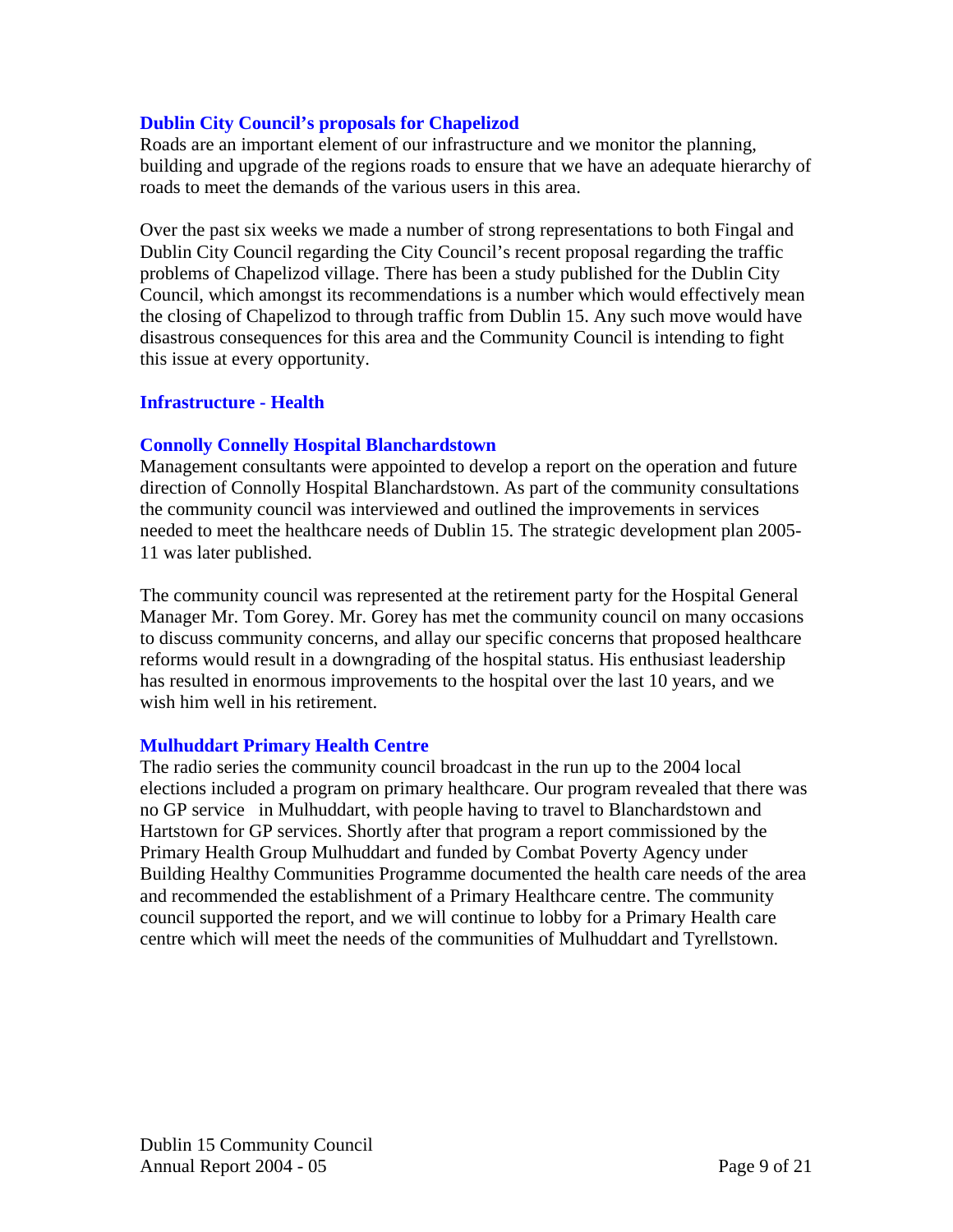#### **Education**

The Dublin 15 population has rapidly grown from a population of 40,000 in 1990 to in excess of 95,000 today. The last new Post primary schools to be built in Dublin 15 were Huntstown and Castleknock community colleges in 1995. Since that time the area has rapidly expanded and the community council became concerned that the educational infrastructure was not keeping pace with development.

The community council initiated a survey of all schools in the Dublin 15 area in 2003, the results showed that there were 8,294 pupils in primary schools and 4892 pupils in post primary schools. They also showed that the established primary schools were full and 3 new primary schools were established to cater with the booming population of children entering the primary school cycle, this has since increased to 5 new schools.

A statistic to note is that between the years 2000 and 2005, the total junior infant enrolment in the Dublin 15 area increased by 50%. Based on current enrolments, the community council forecasts that 2 new post primary schools are required to cater for children in our primary schools.

In November 2005 the Department of Education's evidence to the oral hearing of the Hansfield SDZ appeal stated that "*Late in 2004 School Planning Section carried out a study on future school requirements in the Dublin 15 area. This study identified the need for four new 24 classroom schools or provision to provide 96 new classes in total at primary level. At post primary level a need was identified for an additional three new post primary schools or provision to provide circa 4000 new places at post primary level. This study was based on housing developments since 2002 and took account of additional units constructed as well as those under construction and those with outstanding planning permissions. The study did not take account of developments for which planning permission has not been granted and therefore did not include the Hansfield SDZ*."

The Hansfield SDZ appeal is still with An Bord Pleanala, with the landowners formally dropping their opposition to school sites in Hansfield it appears likely that 1 post primary school will be constructed on the site however the SDZ phasing states that this site does not have to be delivered until Phase 2, this is unlikely to come on stream until after 2015.

The population growth has occurred throughout Dublin 15, with large increases in the Littlepace – Ongar – Hansfield and the Diswellstown areas. This has caused a considerable strain on the educational infrastructure, with clear signs that there are not enough post primary school places.

1 new post primary school was approved in 2004 and the site in Phiblestown appears to be in the final stages of agreement between the Dept of Education and Mennolly Homes.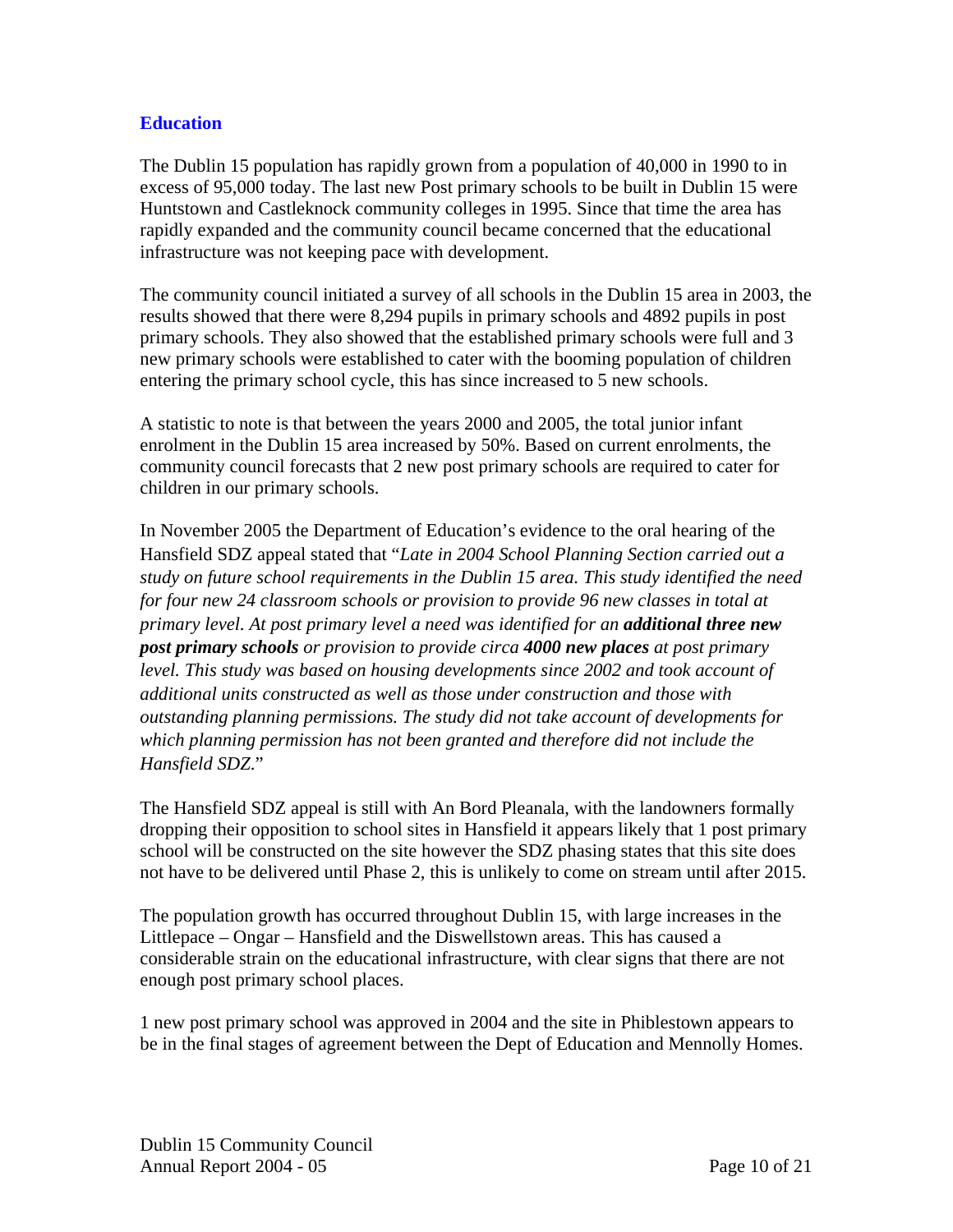On the other hand the Diswellstown - Castleknock area remains without a clear plan to accommodate the growth in demand. The population increase has naturally resulted in increasing demands for school places with new primary schools established recently:

- $\triangle$  St Patrick's NS (3 to 4 class per year with pupils entering post primary from 2009)
- Castleknock Educate Together (currently in start up, with 1 class per year and 2 class per year (60 pupils) entering post primary from 2007).
- $\blacklozenge$  St Mochta's expanding from 2 to 3 classes per year.

Currently there are  $\sim 1,100$  students in Castleknock Community College, as children graduate from the new primary schools this will result in demand exceeded supply. Having discussed the issue, local residents, parents and teachers are opposed to increasing school size beyond the current capacity. Indeed it is felt by some that the school is already too large at 1,100 and operating beyond it's optimum pupil numbers

The community council responded to the emerging crisis by establishing a forum and facilitating a meeting between the parents associations of all primary schools in the Castleknock Community College catchment area. This Education Forum has had a series of meetings to build a consensus and agree a model of second post primary school that reflects the diversity of primary level schools in the area as well as the local population.

In parallel with the education forum we contacted the Fingal County Planners and local councillors regarding the sites, but were unsuccessful in getting a site reserved in the Development Plan. We raised the issue again in our submission on the lands in Scribblestown and in individual meetings with local public representatives.

**It is clear that there will be a crisis in post primary school places for the residents of Dublin 15 unless 2 new 1,000 place post primary schools are established immediately, and plans are made to increase places by an additional 2,000 in the near term.**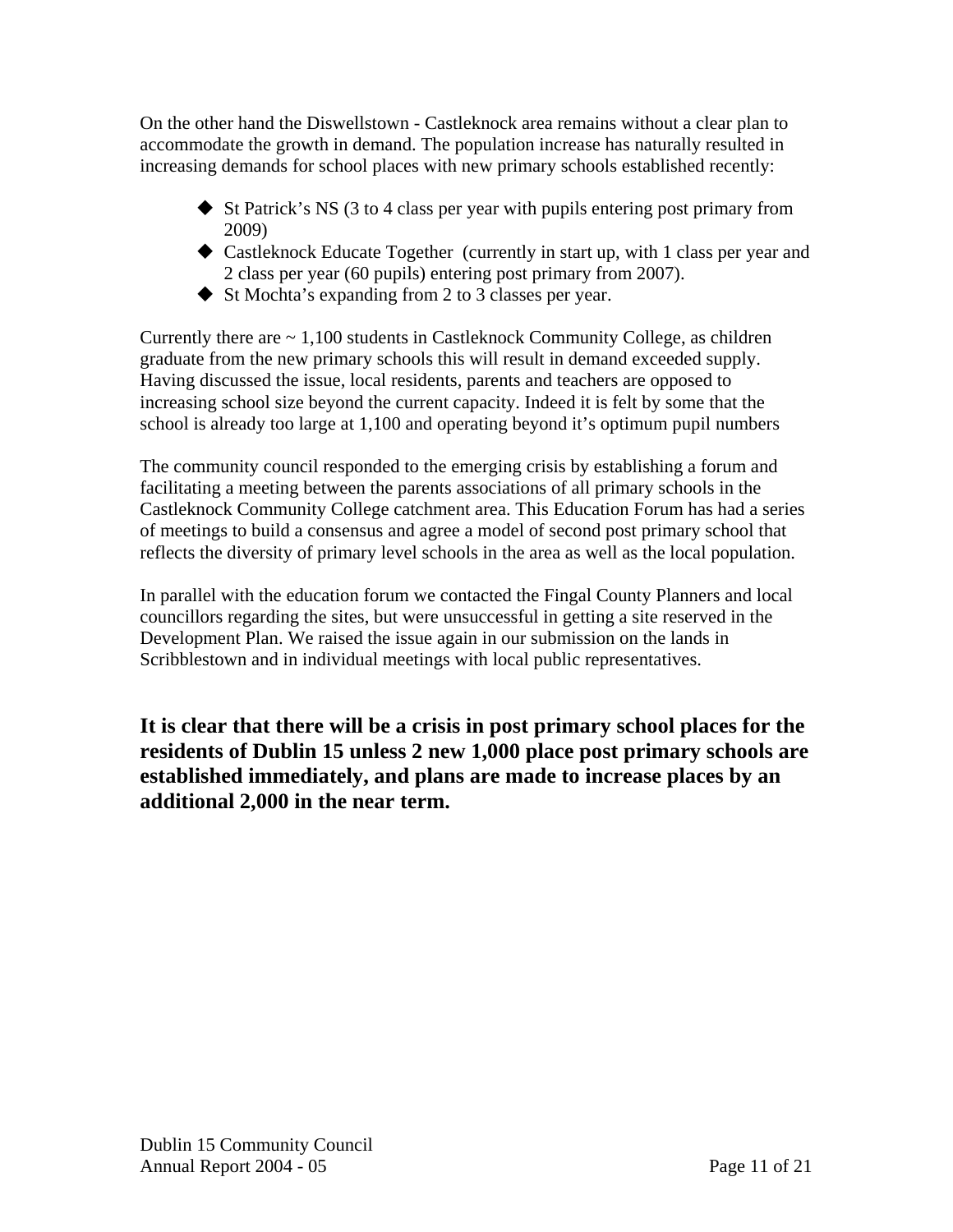#### **Recreational facilities**

The infrastructure gaps have occurred in Dublin 15 over the last 20 years as a result of the rapid development of the Greater Blanchardstown Area, where the provision of community centres and sporting facilities has not kept pace with the development of new residential areas.

#### **Sporting infrastructure deficit in Dublin 15 area.**

The Fingal Sports Strategy 2003-2007 published by the Fingal Sports Partnership (Fingal County Council, the County Dublin VEC and the Campus Stadium Ireland). The report states (page 10):

"The largest single issue highlighted by sports clubs across Fingal was the access to, availability of, or the complete lack of facilities available to them to provide for their sport. The range of difficulties relating to facilities and grounds varied from security and safety of premises to lack of changing facilities or parking to unavailability of the desired facilities at appropriate times.

The situation relating to facilities is outlined in greater detail by the Collier  $\&$ Broderick study. In some parts of the county there are proportionately less facilities per capita (this will be exacerbated by projected population growth) than in older longer established communities. This is the case in many parts of Dublin 15. While particular attention needs to be directed at these areas there are also needs in all of the areas across the county. The Collier & Broderick (p.21, 2002) study illustrates that 3 areas (Blanchardstown, Castleknock and Swords) with the greatest growth in population between 1996 and 2002 are now the most deprived in terms of facilities compared with other parts of the county."

Chapter 3 page 17 "In Dublin 15 (greater Blanchardstown and Castleknock) which has 75,000 people and is expected to grow to 100,000 by the end of the decade there very few sports clubs proportionally when compared to the rest of the county. Map 1 illustrates this as there is a higher proportion of sports clubs with their own facilities along the coastal areas and in Swords.

In addressing the disadvantage experienced by Dublin 15 and Swords area, we believe that the funding should be targeted at these areas. When we talk of disadvantaged areas, the Castleknock, Castaheany and Swords areas are not areas that are associated with disadvantage. In the past clubs in similar areas would have fundraised to acquire playing fields, facilities etc

The issue that make it very difficult for sporting organizations on their own to provide facilities is the cost of acquiring lands. The situation arises due to speculative pressure on land in proximity to residentially zoned land in the Dublin 15 area which has made it virtually impossible for clubs to purchase their own lands.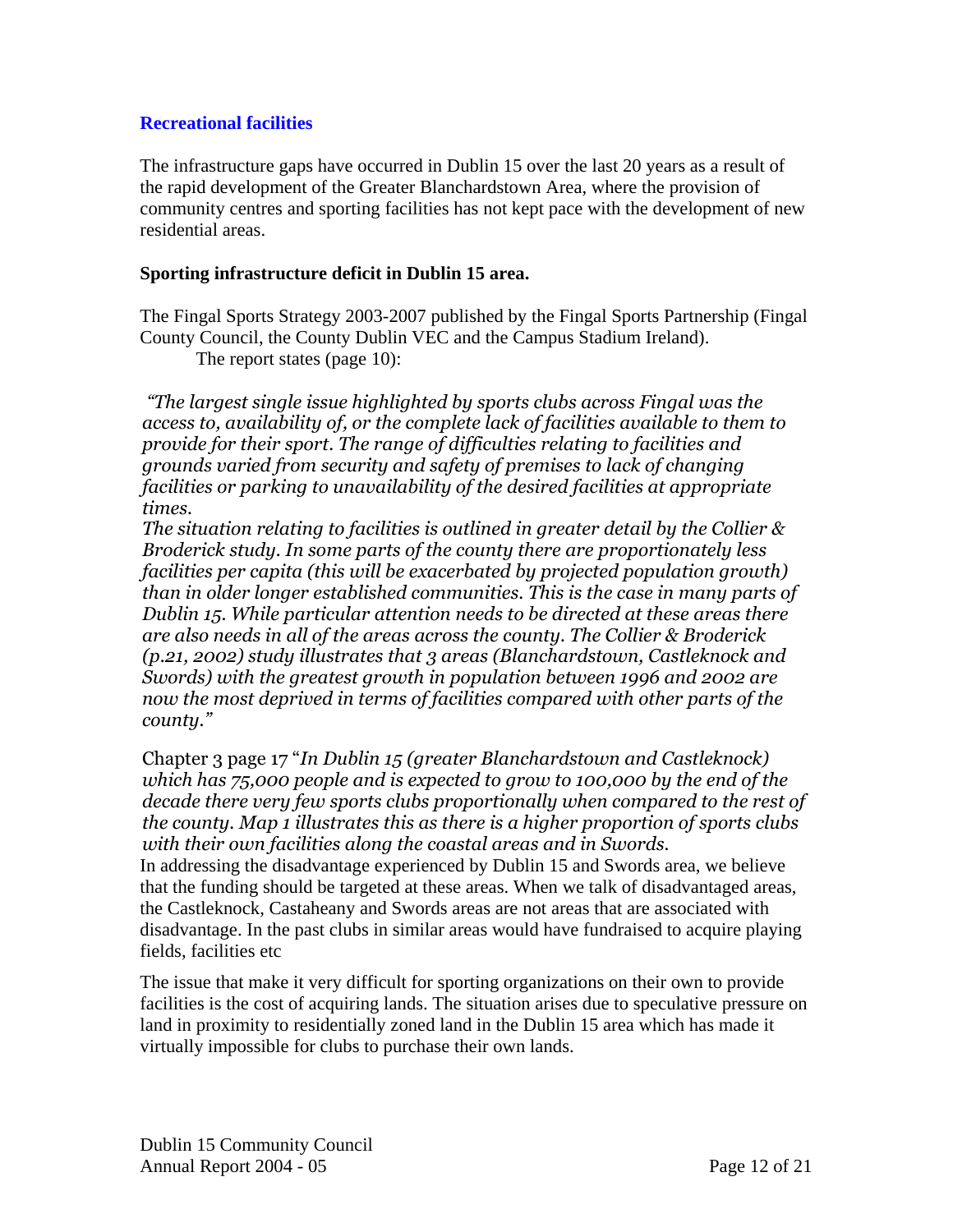In addressing the disadvantage detailed in "Fingal Sports Strategy 2003-2007" experienced by Dublin 15 and Swords area, we believe that the majority of the funding should be focused in these two areas rather than evenly distributed across the county.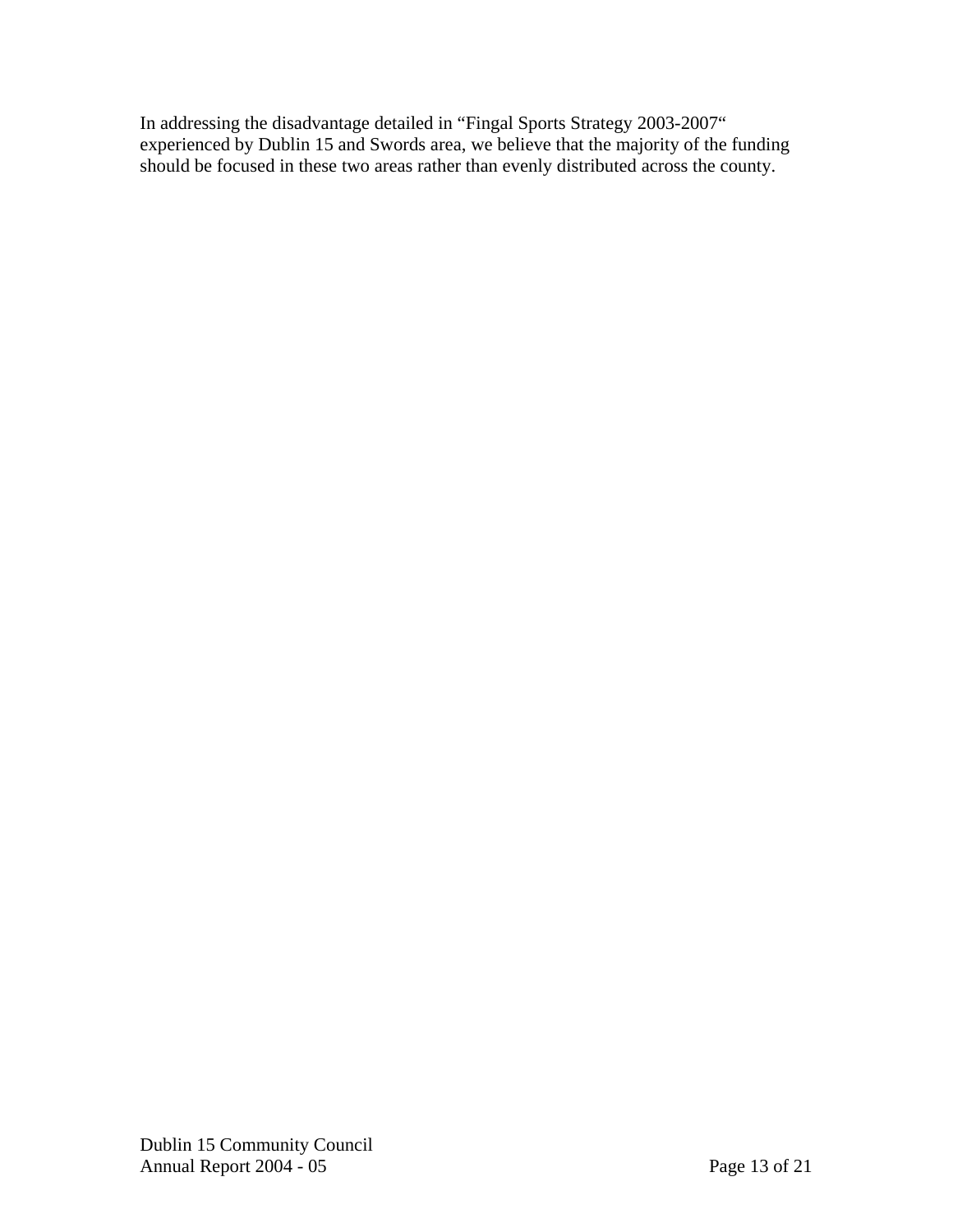#### **Land usage in Dublin 15**

The Dublin 15 area is the largest conurbation in Fingal County. It is a satellite town within the Dublin Metropolitan Area, separated by strategic green belts from Finglas to the East (Scribblestown & Dunsink), Phoenix Park to the South East and from Lucan to the South (Liffey valley).

Playing fields are either in private ownership (i.e. the Garda sports grounds in Westmanstown) or in public ownership in lands that are transferred to Fingal County Council as a result of Class 1 public open space contributions as a result of residential development.

The rapid increase in the value of land in the Dublin area, and the changes in land zoning in the Dublin 15 area in the last 20 years have made it impossible for clubs to purchase land. This means that new clubs are solely reliant on Class 1 Public open space for playing facilities.

Dublin 15 Community Council has lobbied consistently over the years for the protection of the Green Belts surrounding the Greater Blanchardstown area. The location of sporting facilities within the green belt lands is viewed as an acceptable and sustainable land use for this zoning.

The Community Council supports sustainable access to sporting facilities on class 1 public open space within the residential areas. It has expressed its concerns on several occasions with locating Class 1 public open space remote from residential areas, and believes where possible the class 1 public open space should be within the residential areas.

If we are to address the disadvantage experienced by residents in Dublin 15 as detailed in the "Fingal Sports Strategy 2003-2007 ", additional sports facilities need to be provided in the green belt lands adjacent and accessible from residential areas.

#### **Toll Bridge lands**

The growing areas of Dublin 15 (i.e. Diswellstown, Castaheany, Ongar, etc.) are generally without community facilities. In addition to the difficulty in establishing these facilities, there is an ongoing difficulty and cost of keeping the facilities open.

The provision of community facilities is being imaginatively addressed by Fingal County Council in combining the design of new schools with community centres where the facility is planned to be available to the wider community in the evenings (Mary Mother of Hope – Littlepace and St Patrick's - Diswellstown). This is a welcome development.

#### **Application by Castleknock Hurling & Football club for new grounds.**

The difficulty faced by clubs trying to provide access to sport in the newly developing areas is illustrated by the Castleknock Hurling & Football Club. The club was established in 1998 and has approximately 800 members; it has 1 Senior & 1 Juvenile pitch and a coshare arrangement of an adjacent pitch at Porterstown Park.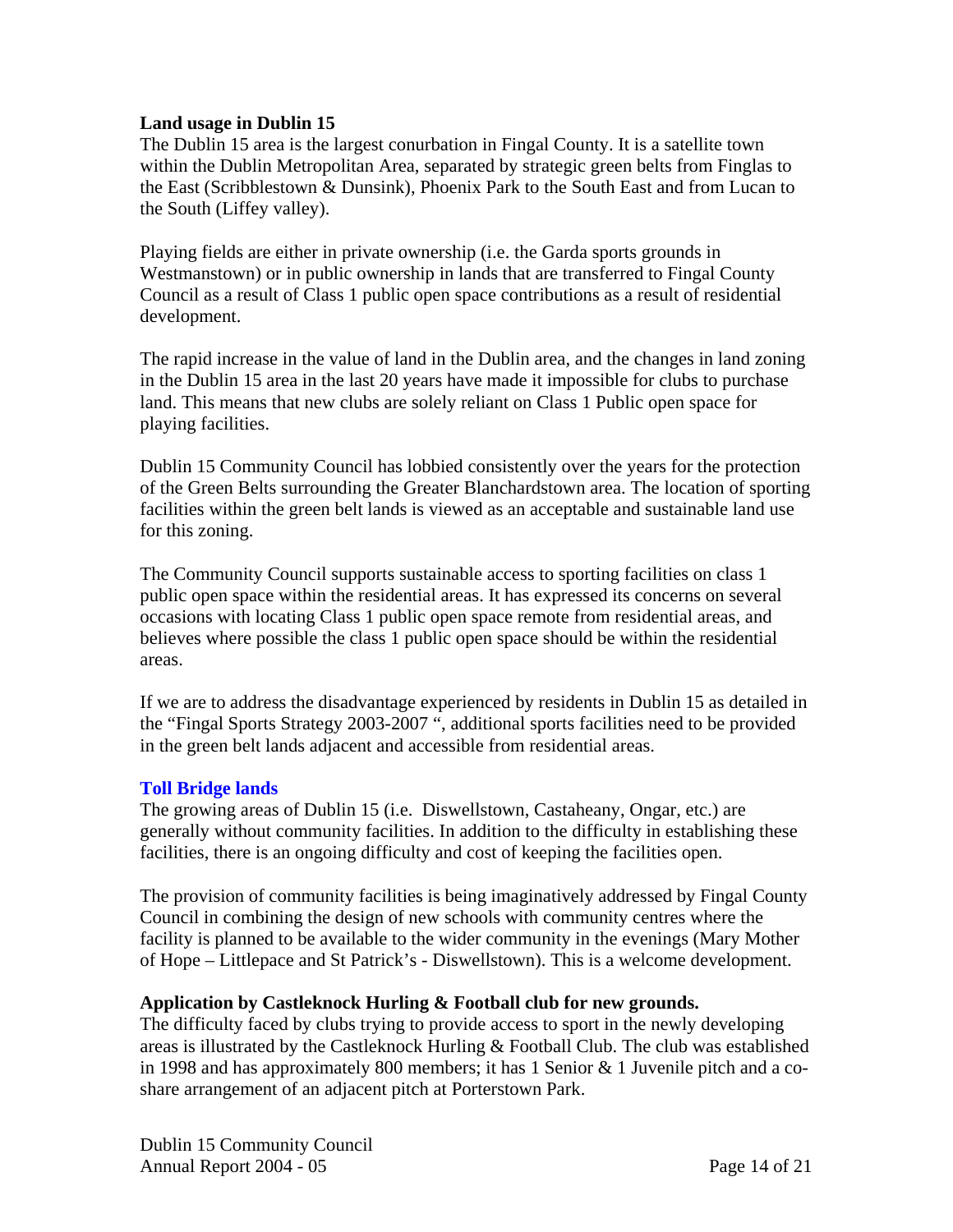The development potential of the club to support it's catchment area (the general area bounded by the Clonsilla Road, Coolmine Road, Roselawn Road, Porterstown extending to the M50 boundary) is limited by access to playing facilities.

In addressing this specific example consideration should be given to the provision of complementary sporting facilities clustered together and integrated with community facilities to ensure that they are maintained. Access to the facility should be sustainable (i.e. within reasonable walking distance).

Dublin 15 Community Council requested Fingal County Council to consider the site to the west of the M50 Toll Bridge and South of the Luttrellstown Road, in the ownership of NTR. These lands offer ease of access, safety and availability of public transport, and also satisfy the principles of sustainability now while meeting the demands of the future. We were deleted with the news that Fingal County Council purchased these lands.

### **Sports Campus Ireland**

Dublin 15 Community Council met with Sports Campus Ireland during the development of proposals for the Abbotstown site. There were no plans or maps on show as it had not yet gone to Cabinet.

Many of the community council's representations were taken into account in developing the plan with sensitive development around Abbotstown House, off peak local community access and a Regional Park idea incorporated on the site.

Phase 1 is expected to include the following

Training Facilities for the GAA, FAI, and IRFU, this will include on site accommodation for the elite teams. A National Indoor training facility the size of 3 Basketball courts sited beside the Aquatic Centre.

Our opposition to a large stadium at Abbotstown was based on the lack of a credible transport plan.

Sports Campus Ireland intends to consult the local community at all stages of the Development, and the local community will have off peak access to all the facilities.

Issues to keep an eye on are what has been buried, or incinerated and buried, on the site from the State Laboratories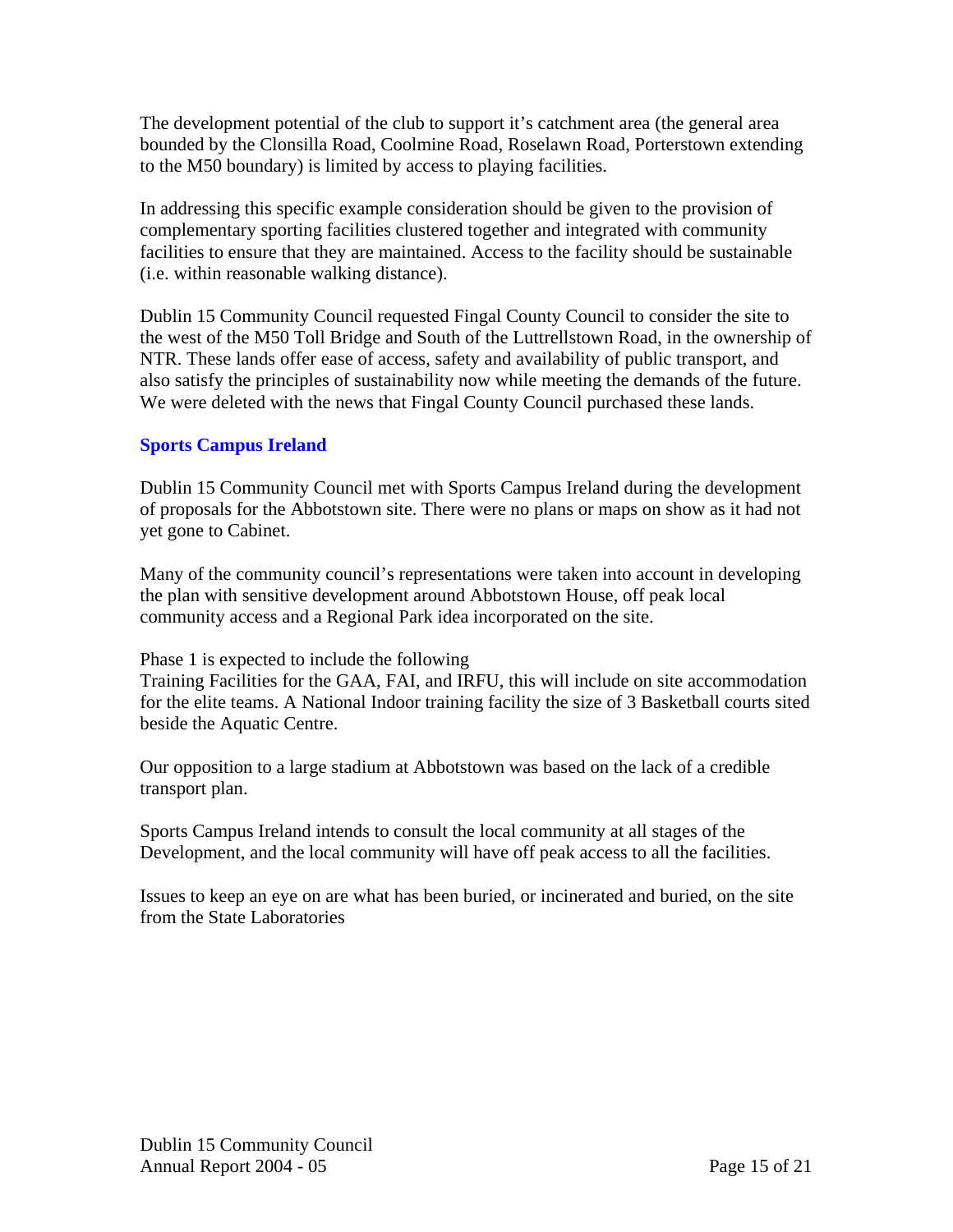#### **Employment**

In the past 15 years Dublin 15 has moved from an unemployment level of 20% (with local black spots of 80% unemployment in some estates) to a position of near full employment. The Town centre contributed to this improved situation providing many local people with jobs, but industrial land in north Blanchardstown is the biggest contributor to this success.

For over a decade Ireland has been successfully promoting itself as a suitable and preferred location for Knowledge Based / High Added Value industries, the attraction of such businesses to our island has been one of the significant factors in sustaining the Country's economic progress over the past decade.

To facilitate and attract such businesses to Fingal the Council has in place a strategy which has a pro business approach and has seen the introduction of a ST1( science and technology) objective for zoning purposes. Over the past five years the North Blanchardstown area has attracted a number of high profile ventures to the area, IBM and Bristol Myers Squibb just to mention two of the more prominent projects.

The industrial zoned land in Dublin 15 between the N3 and the N2 is currently the largest Industrial zoned area in the state. It is approximately seven (7) times the size of Sandyford industrial Estate. Within this industrial zoning there are several different categories.

- Science & technology.
- Warehousing
- General Industrial

Each of these zoning has particular needs, and attracts a variety of workforces. The Science & technology zoning is particularly significant, it links up with the Blanchardstown Institute of Technology to provide clusters of high value jobs. The "spin off" from this activity has contributed to making Dublin 15 an attractive place to live and work. Warehousing and General Industrial zoning contribute to a healthy employment mix providing a wide range of local employment for residents of Dublin 15.

Recent transport studies commissioned by Fingal County Council (Clifton Scannell Emmerson – February 2000 and SIAS – unpublished) identify traffic flows into  $\&$  out of the area. It came as a surprise to many that incoming traffic flows exceeded egress in the morning rush hr. The proposed link road from industrial zoned land to the N2 is critical to the development of the area, as it diverts industrial traffic out of residential areas and is key to the area growing to it's potential.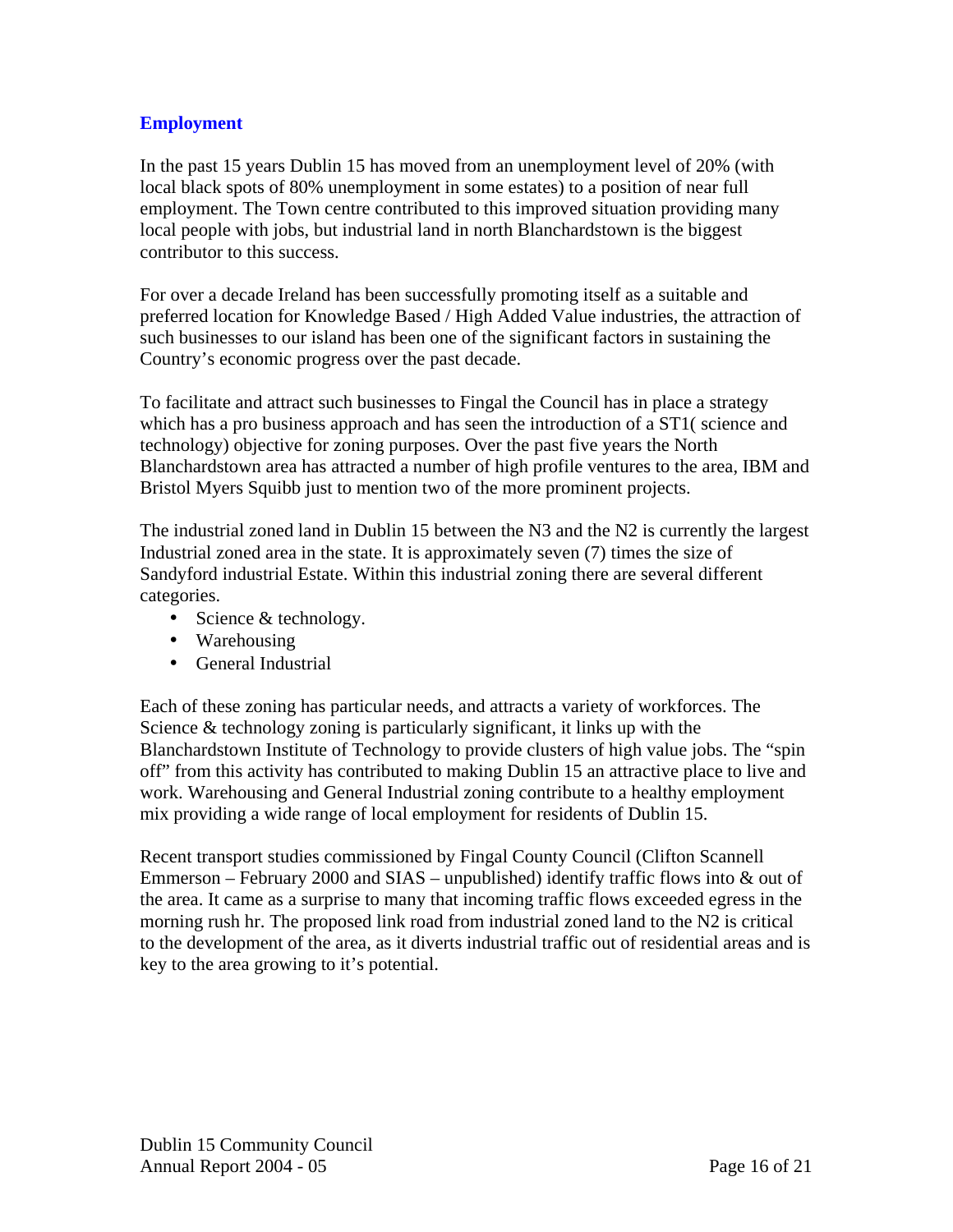#### **Significant developments**

Three significant developments occurred this year

- More land was re-zoned from agricultural to industrial and a new category of industrial zoning for warehousing.
- Cruiserath variation was approved to change lands between Bristol Myers Squib and Tyrellstown from Science & technology to Warehousing.
- Fingal County Council granted planning permission to relocate the Hammond lane scrap yard to a site near IBM.

#### **New category of industrial zoning for warehousing**

This land is concentrated close to the proposed Cheryhound interchange on the N2. While this makes sense in the context of the improvements to the N2 between Ashbourn and the M50, we believe all development on these lands should be conditional on the construction of the new distributor road from the Cherryhound interchange to the Cruiserath road.

#### **Cruiserath variation**

Fingal County Council proposed a Draft Variation to change lands between Bristol Myers Squib and Tyrellstown from Science & technology "*to provide for Retail Warehousing and Motor Showrooms"* 

The Community Council, the Industrial Development Authority (IDA) and Swords Laboratories objected to the proposed variation to the County Development Plan.

The proposed variation from a planning, development and economic perspective was unnecessary. The retail development should be located in the lands specifically zoned for this purpose adjacent to the proposed Cherryhound interchange.

The variation will damage the Strategic Planning and Development Policies of Fingal in relation to its ability to attract / retain significant high quality business/industry projects in the county. It is imperative that we preserve the capacity and attractiveness of the ST1 zoning for future high grade project opportunities. It is these types of projects that will ensure our continued success as an economy and serve to produce high quality jobs for our school/college leavers.

The area has since the late 90s, suffered from severe mobility issues due to the high level of both residential and industrial development in Dublin 15. In support of the industrial and residential zoned areas of North Blanchardstown the Council has a programme of essential road building, designed to serve the needs of the current planned development for the area. Those improvements were strongly supported by the Community Council as necessary and long overdue.

The SIAS transport report (commissioned by Fingal) largely outlines our concerns that retail warehousing in this location would soak up capacity on the new roads and adversely impact on the mobility issues of the greater Blanchardstown area.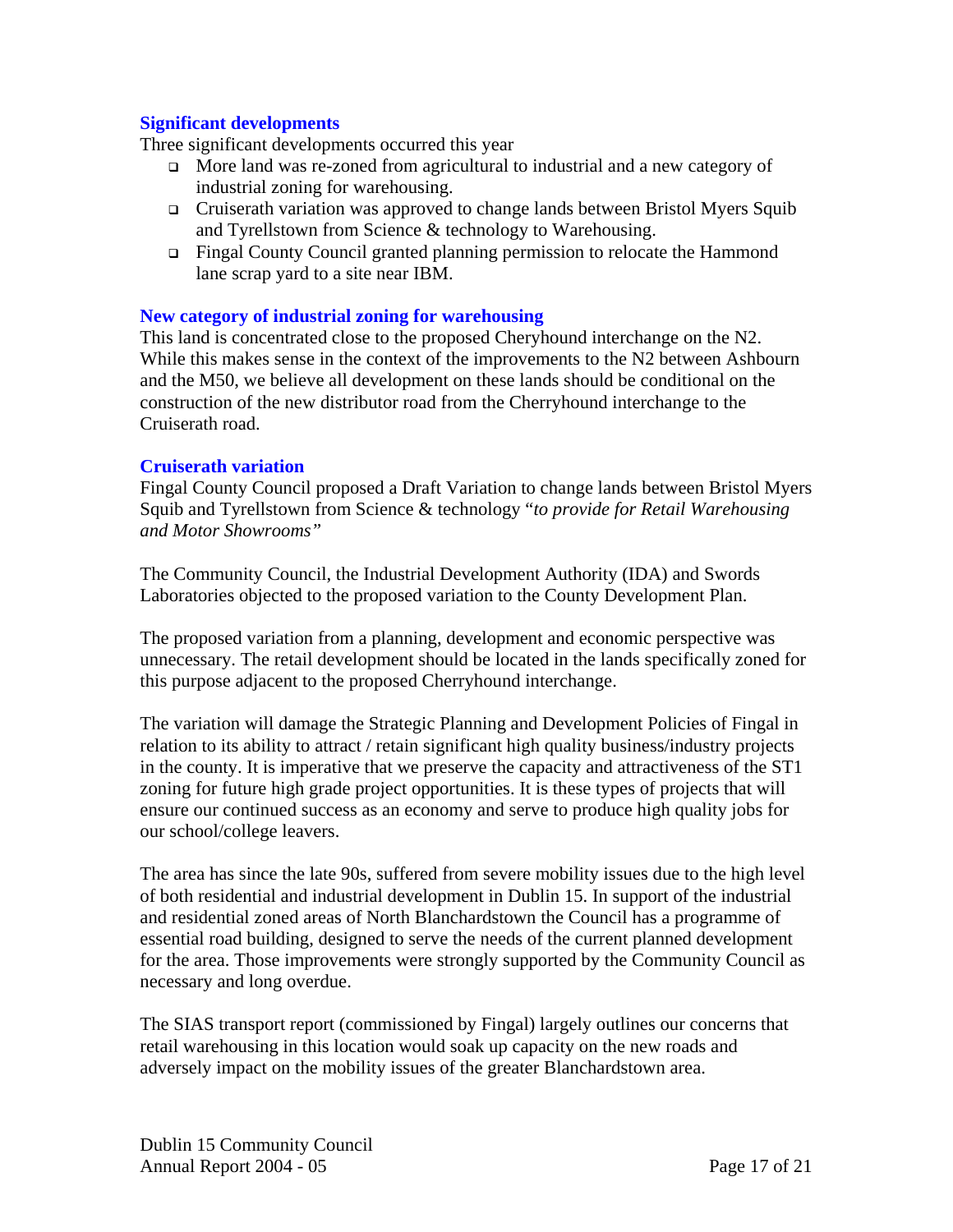Following representations, the variation was adopted with the following restrictions:

Local Objective: '*No development shall be occupied until the planned road improvements in the area are in place; this shall include the N2-N3 link road.'* 

Local Objective: *'No single retail unit shall exceed 6,000 square metres in gross floor area and the total retail warehousing facilities shall not exceed 20,000 square metres in gross floor area.'* 

Local Objective: *'The retail warehousing and motor sales development shall be confined to the northern end of the site.'* 

Local Objective: *'Any application for development shall be accompanied by a transport impact assessment and mobility management plan.'* 

#### **Hammond Lane scrap yard**

Planning permission was granted to the Hammond Lane Metal Company to construct scrap yard in Damastown in the site previously owned by Scottish Power. This site is to the rear of IMB. The plant and buildings will consist of a fragmentation plant, shears, end of life vehicle (ELV) building, non-ferrous metals building, workshop, offices, weighbridges, bunds for oil and waste liquids from ELV process, and ancillary works and services. Site development works will include the re-routing of the adjacent stream, and earthworks to raise the level of the site. The grant of permission restricts the scrap heap size to 10 meters (30 feet) height.

The Community Council (and local residents associations) opposed this application for a number of reasons:

- $\Box$  The site is zoned science and technology and is adjacent to several clean industries. Locating a metal scrap yard nearby risks existing large scale jobs because of environmental emissions and the visual impact. The science and technology zoning specifically excludes scrap yards.
- There is insufficient Fire Tenders in Blanchardstown to deal with a fire if one broke out in this plant. (Several fires have occurred in the current site at Hammond Lane).

Fingal county council granted planning permissions, the decision was appealed to An Bord Pleanála in November 2005.

#### **Blanchardstown Area Partnership**

The Community Council is represented on the Community Development Planning Implementation Board of the Blanchardstown Area Partnership.

#### **Fingal Tourism**

The Community Council is represented on Fingal Tourism.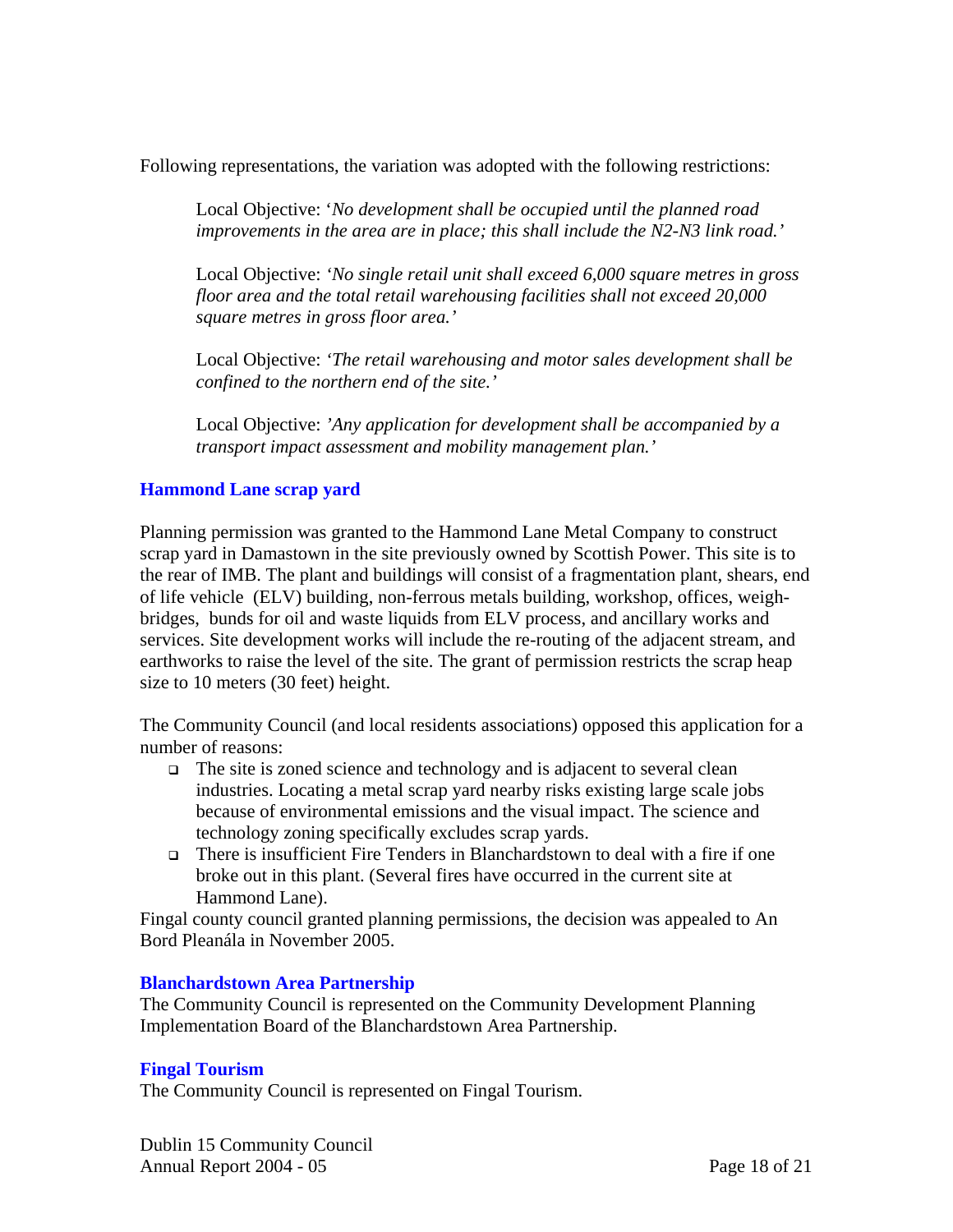#### **Transportation**

It has been another year of increasing demand on our roads and public transport network as thousands of people continue to flock to Dublin 15 to live and work.

 Planning permissions for thousands of homes continues to be issued despite the lack of capacity within our public transport services to carry the demand that the new developments will inevitably generate. It is no longer acceptable to merely state that people need to have somewhere to live, without addressing the basic needs and services that people living in a modern society require. The lack of an adequate public transportation system is now one of the primary issues that residents and business of Dublin 15 most frequently cite as affecting their 'Quality of Life' and business.

We must continue to press for and demand a quality, integrated Public Transport system for commuting to and from and within Dublin 15.

The delivery of a 'Best in Class' Public Transport network for Dublin 15 and the Greater Dublin Area has been a long standing strategic objective of the Community Council. For over a decade now we have consistently lobbied our politicians and public/civil servants of the need to make available and deliver the infrastructure necessary to build and sustain 'new communities'. A fundamental part of that process is the provision of public transport to new communities as soon as the first houses are occupied. As we have frequently said it is not necessary to 'reinvent the wheel' to achieve that objective. Our Continental neighbours have been doing it successfully for over 30years. We should by now seek to learn from them and 'import' the most feasible methods, systems and processes from them that have enabled our European friends to have buses, trains and roads available to greet the first residents moving into new neighbourhoods.

To help bring this about we have over the past twelve months met and been in contact with all of our TDs', Senators and County Councillors. Also, we have held regular meetings and discussions with Dublin Bus, Irish Rail and relevant Fingal County Council representatives to discuss business plans, ideas, problems/ solutions. And most importantly to lobby and to ensure that our Community needs are kept in the forefront of our elected representatives and the officials minds.

During the debate on the new County Development Plan this year we successfully argued that the existing 'Greenbelt' at Kellystown should be preserved. To rezone that for housing in the absence of the prior provision of the necessary transport and other community provisions would be reckless, as we are already 'swamped' with development in this area. The majority of County Councillors agreed with this view and did not rezone the Greenbelt as the Developers and Council Planners had sought.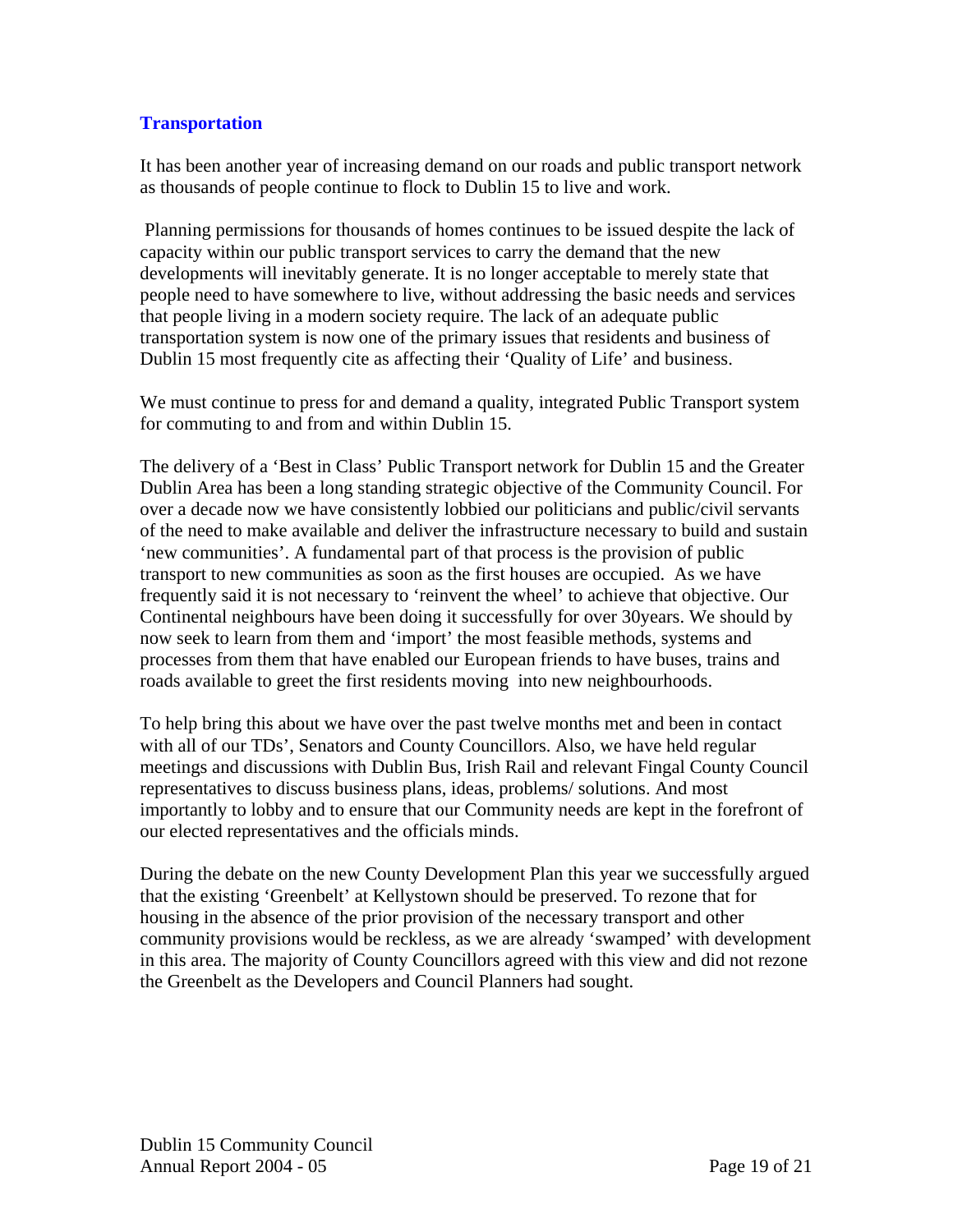We also appeared once again before An Bord Pleanala in a further oral hearing on the Hansfield Strategic Development Zone (SDZ) which was recently held after two years of revisions and amendments to the original plan. The existing lack of capacity on public transport and the failure to clearly demonstrate the availability of additional public transport to Hansfield was one of the principal reasons why the Bord rejected the initial plan. It is amazing that the Developers and Council were originally 'happy ' to allow a further 7,500 people move into the area, whilst failing to ensure that they would adequate means of getting to and from their residences.

Members might be surprised to hear that we regularly liaise with businesses and the Chamber of Commerce on transportation and mobility (roads) issues. However, we long ago recognised that the major parties tend to listen and respond to political representations from Business far more quickly than community organisations. Also, we all have a common interest in having an efficient public transport service in the area, it therefore makes good sense that we keep in contact with the Chamber and business on this important issue.

The Community Council also has representatives participating on the Fingal Community Forum, an umbrella group for Community organisations in Fingal. Through this Forum we have many opportunities to influence policies that could affect the provision of public transport to this area.

Perhaps one of the most eagerly awaited initiatives from Government in the area of Public Transport services was the publication and launching of the recent Transport 21 initiatives by the Government. A considerable amount of the material relating to this area would have been Community Council policy for over a decade. It is pleasing to note that we were once again 'ahead of the posse' in our vision and understanding of what is needed to 'make Dublin15 run smoothly'. We were successful in lobbing for our rail links to Dublin city centre to be via Connelly Station and the new station in Spenser Docks. Hopefully the Government and the responsible agencies will ensure an early delivery of the promised infrastructural improvements / initiatives that we so desperately need to relieve the gridlock and overcrowding on our buses and trains.

Over the coming year we will see further demand grow for our bus and train services. In particular the new developments of the Phoenix Park Racecourse and the adjacent Pelletstown will see many thousands of people move into the area and many of whom will require to use public transport. How we cope with this, as the trains are already full by the time they reach that area, remains to be seen.